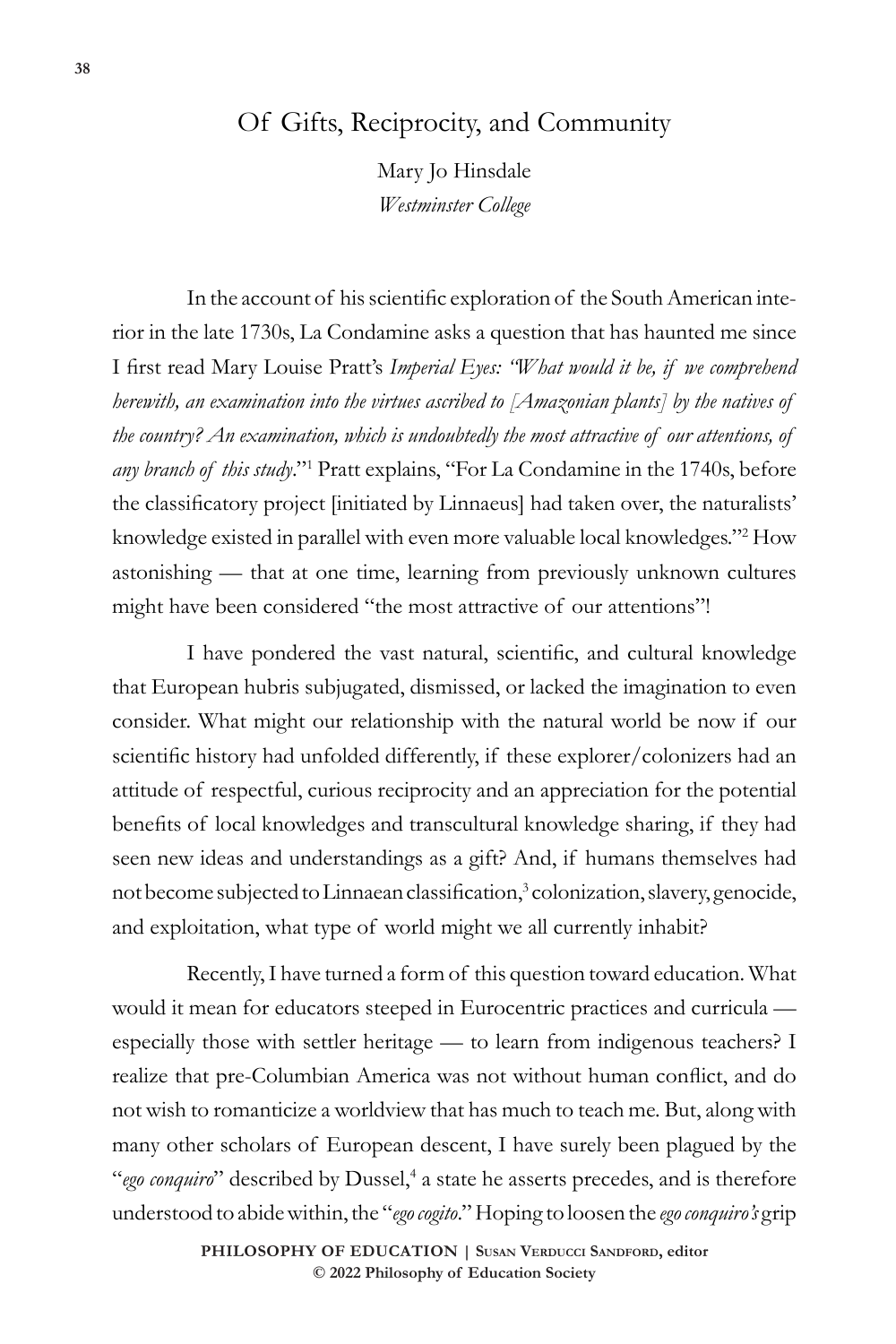on me, I wish to follow the path La Condamine did not and learn from other knowledges. Toward this end, I am convinced there is much to be gained from examining the deep wells of gratitude at the heart of a reciprocal relationship with the land that is central to indigenous philosophy and science. A deeper understanding of gratitude and reciprocity offers a conception of decolonial educational relations rooted in ethics, a complement to the pedagogical approach of understanding and unraveling intransigent social categories of dominance and subordination.

Thankfully, there is a fine contemporary exemplar to learn from: Potawatomi botanist Robin Wall Kimmerer. Kimmerer straddles the worlds of academic science and indigenous knowledge, yet the wonder and gratitude she expresses toward the world of plants does not easily find a home in academia — either in her graduate studies or when she becomes a professor and must teach required undergraduate curriculum or advise a graduate student. Her book *Braiding Sweetgrass* contains an abundance of wisdom regarding our understanding of and relationship with the natural world. Kimmerer herself learns from the elders of her own and other tribes, always questioning and deepening her knowledge of what it means to live in gratitude for, and reciprocity with, plants. She asks Western scientists to see "plants as our teachers rather than their subjects" because we humans are the "younger brothers of Creation," who must learn from our elders.5 The book is astonishingly generous: despite her ancestors' grim history at the hands of settlers, she offers her understanding to all who read it, no matter our background.

Kimmerer does not gloss over problems with the current state of our natural surroundings, but squarely faces the poverty of plants in second-growth forests and poisoned Superfund waste beds. Yet she knows, too, that "despair is paralysis [that] robs us of agency."<sup>6</sup> She understands that, ultimately, the earth heals itself, but she never loses sight of the sacred nature of her task to repair our bonds with the earth and one another. The process is slow, and the places she describes — such as Onondaga Lake and its watershed — will probably never return to their pre-industrial state. Nevertheless, the book offered me a complicated wellspring of hope.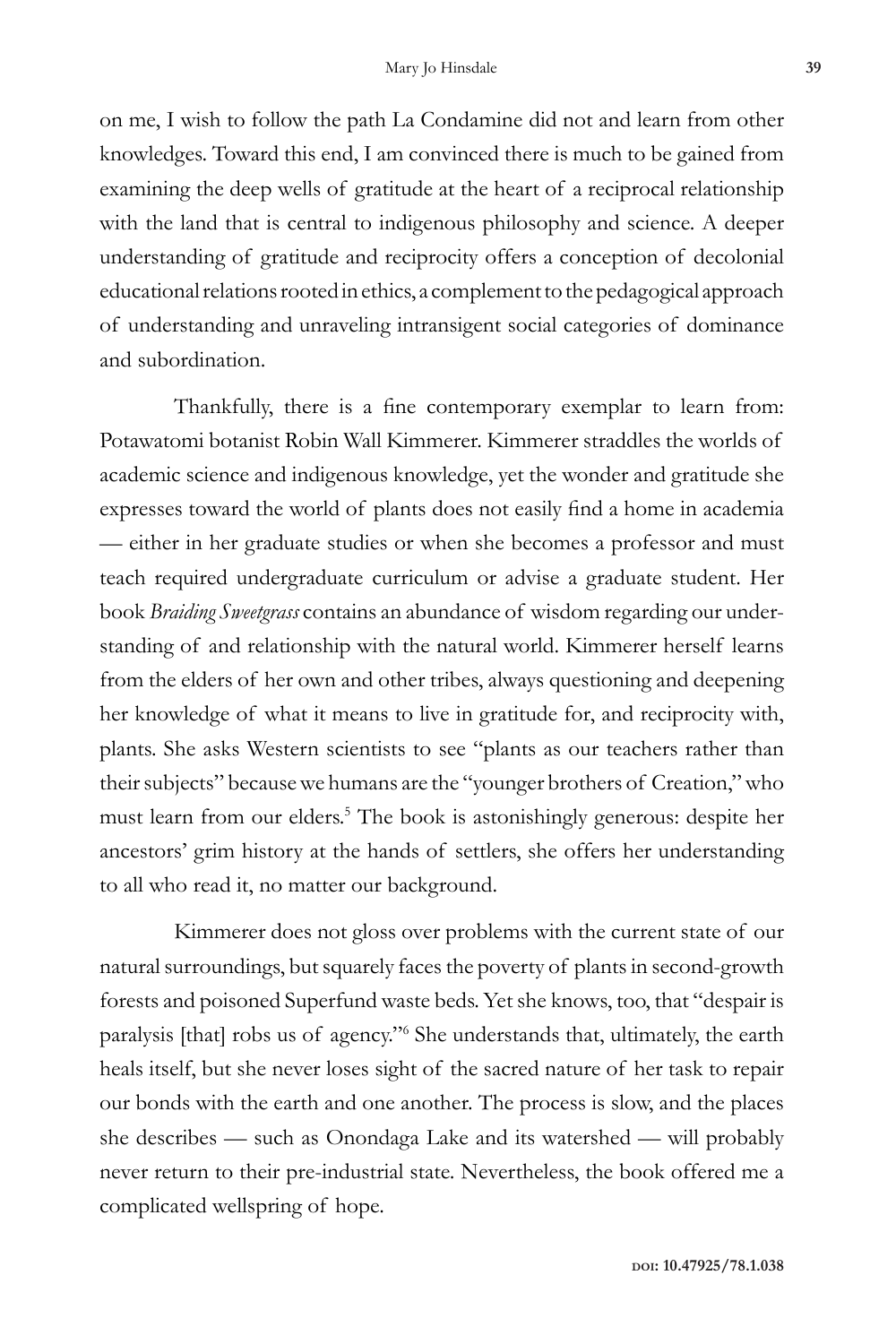## METAPHORS AND GIFTS

Barry Lopez wrote late in his life,

I've felt for a long time that the great political questions of our time — about violent prejudice, global climate change, venal greed, fear of the Other — could be addressed in illuminating ways by considering models in the natural world. Some consider it unsophisticated to explore the nonhuman world for clues to solving human dilemmas, and wisdom's oldest tool, metaphor, is often regarded with wariness, or even suspicion in my culture. But abandoning metaphor entirely only paves the way to the rigidity of fundamentalism.<sup>7</sup>

 By contrast to the western-centric culture Lopez laments, Gregory Cajete tells us that the "metaphoric mind remains the first foundation of Native science,"<sup>8</sup> although he is clear that both the rational and metaphoric minds are "typically given…balanced regard" in Native societies. <sup>9</sup> Through Kimmerer, one apprehends the multi-layered meanings contained within Cajete's use of the term "metaphor," a far richer concept than Western minds may grasp. She is a scientist who reclaims and celebrates the metaphoric foundation Cajete describes; *Braiding Sweetgrass* is introduced by the metaphorical telling of Skywoman Falling, and the process of planting, tending, picking, braiding, and burning sweetgrass provides a leitmotif to the book. According to her Potawatomi worldview, sweetgrass itself is one of the first gifts from Skywoman. It is a sacred ceremonial plant across many indigenous nations.

Kimmerer tells us that because sweetgrass belongs to Mother Earth and is a gift to us, it cannot be bought and still retain its ceremonial power. It must be a gift, and accepting the gift obligates the receiver to reciprocate. "Sweetgrass pickers collect properly and respectfully, for their own use and the needs of their community. They return a gift to the earth and tend to the well-being of the [sweetgrass. Braids of sweetgrass] are given as gifts, to honor, to say thank you, to heal, and to strengthen. The sweetgrass is kept in motion."10 Indeed, when detailing the importance of sweetgrass, she recalls Lewis Hyde's injunction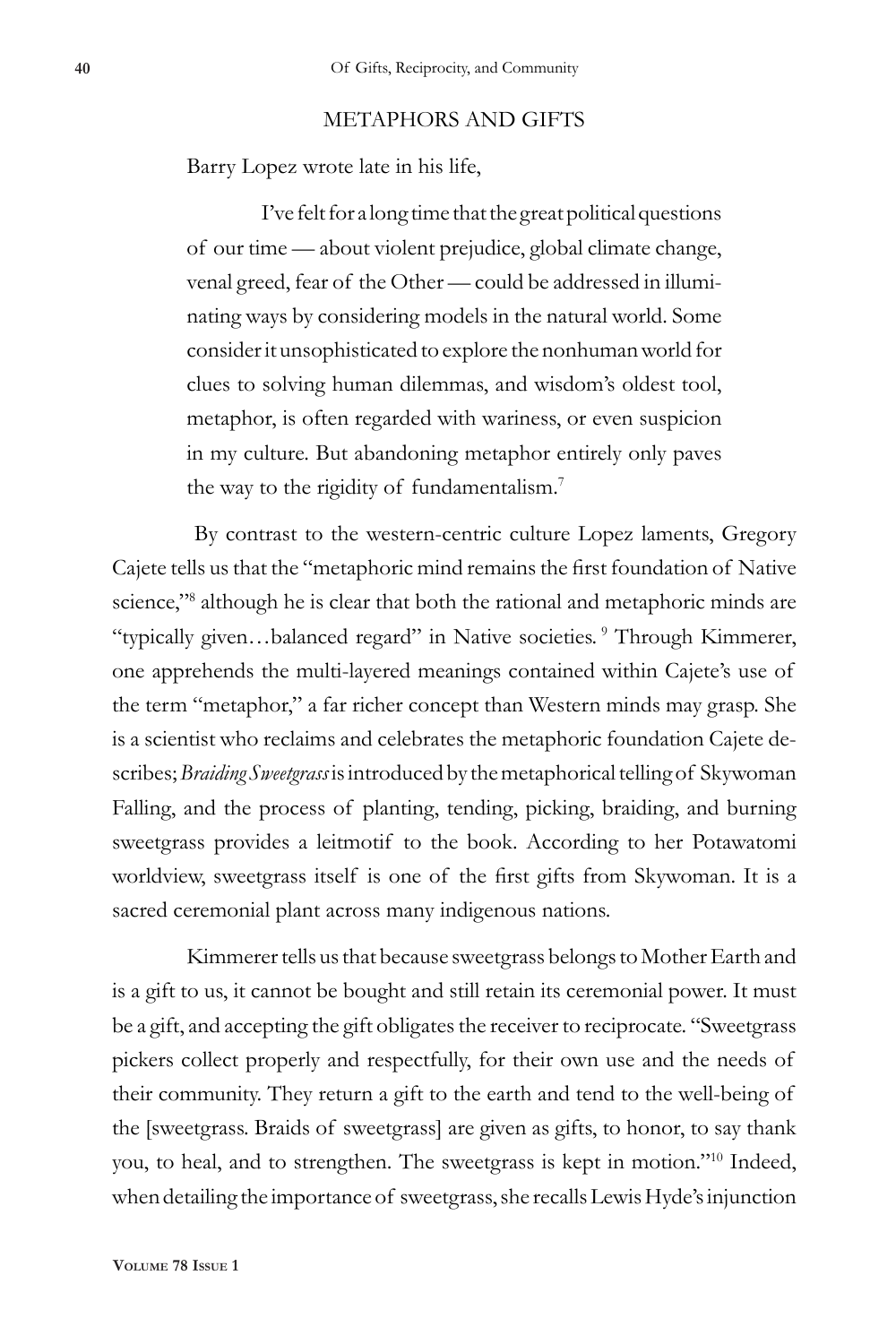that "the gift must always move."<sup>11</sup>

As Kimmerer moves through the processes of tending, harvesting, and benefitting from sweetgrass, she incorporates her life as a child, a college student, a graduate student, a student of indigenous elders, and as a professor. I never felt she intended to showcase her own teaching, but she uses examples throughout the book to explain concepts and reveal the gifts she passes along. As someone steeped in academia, her pedagogy dazzled me: what would it be like to have such a truly humble teacher? One who puts herself at the service of both her students and the natural world? She seeks bridges between academic and native science to help her students understand the myriad gifts and teachings of plants and ultimately to become agents of change who work to assist the earth in its healing process. It seems pretentious to consider that I might even approach her abilities, but I recognize her focus on nature for its pedagogical gifts, especially the ability to move us beyond troubled inter-group dynamics.

I will highlight just one of the teaching episodes from *Braiding Sweetgrass* that linger in my imagination. In these polarized political times, I was particularly struck by Kimmerer's interactions with a class of Evangelical undergraduates in the Bible Belt. One spring, she asked her group of pre-med students to develop a hypothesis about why the slope of a nearby forest displayed different colors as it rose in elevation; they offered "God's plan" as their response. She took it upon herself to cultivate more curiosity toward the natural world to "convert their scientific souls" and organized a weekend camping trip in the Great Smoky Mountains, <sup>12</sup> where they would experience firsthand the various temperature zones, soils, and species that comprised the ecosystems at different elevations.

At the close of a weekend full of information, facts, measurements, and lists of species, Kimmerer despairs that she has not managed to help her students care for the world, and to "…respond to it as a gift. I'd told them all about how it works, and nothing of what it meant. We might as well have stayed home and read about the Smokies."<sup>13</sup> And yet, the world she'd shown them became their teacher. As the students followed her down the mountain amid the late afternoon light, they were enveloped in a "shower of white petals" from silverbells and heard the song of a Hermit Thrush.14 One of the students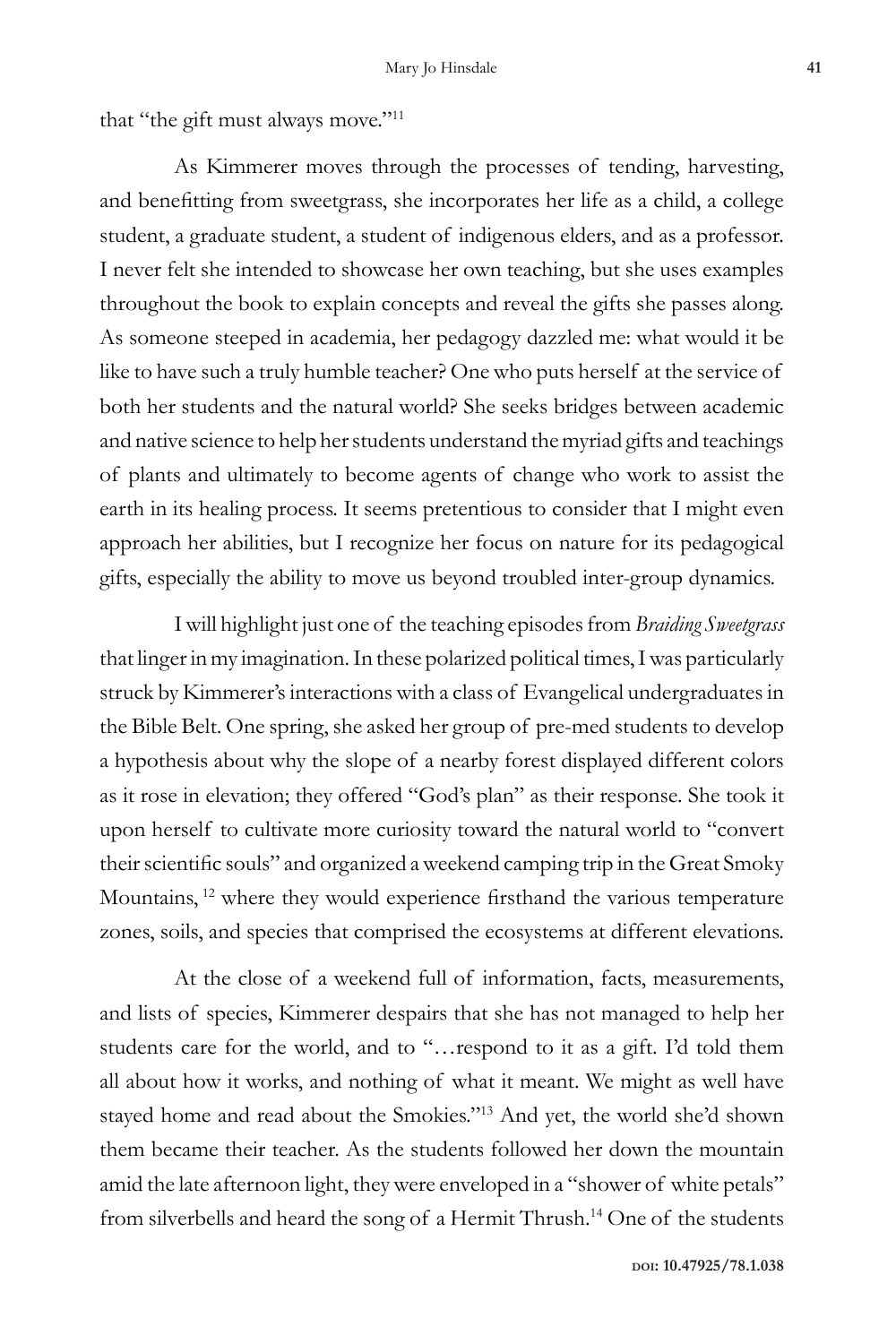began to sing "Amazing Grace," and others joined in with beautiful harmonies. She writes:

> I was humbled. Their singing said everything that my well-intentioned lectures did not…. I heard in their raised voices the same outpouring of love and gratitude for the Creation that Skywoman first sang on the back of Turtle Island. In their caress of that old hymn I came to know that it wasn't naming the source of wonder that mattered, it was wonder itself.

> As an enthusiastic young PhD, colonized by the arrogance of science, I had been fooling myself that I was the only teacher. The land is the real teacher. All we need as students is mindfulness. Paying attention is a form of reciprocity with the living world, receiving the gifts with open eyes and open heart. My job was just to lead them into the presence and ready them to hear. On that smoky afternoon, the mountains taught the students and the students taught the teacher.<sup>15</sup>

Within the indigenous/evangelical contact zone of Kimmerer's ecology course, her revelation seems a remarkable example of transculturation. Her focus on the gifts we receive from plants allows her to be extraordinarily generous to a group that might test the teaching mettle of a more anthropocentric instructor. Realizing she is intellectually colonized by her academic scientific training, Kimmerer opens herself to learning from the students whose ancestors colonized her people and marginalized their scientific knowledge. In so doing, she realizes the students have arrived at the "love and gratitude for Creation" that she hoped they would find during their experience in the field, although they revealed this love through an unexpected route.

Clearly, it is problematic that the indigenous scientist is the first to allow herself to be challenged by her students, rather than the other way around. Yet, Kimmerer's deep attention to her students is something for educators to emulate. She is rewarded by the lesson she learns and returns full circle to remind us that the land is our first and best teacher. Perhaps it is presumptuous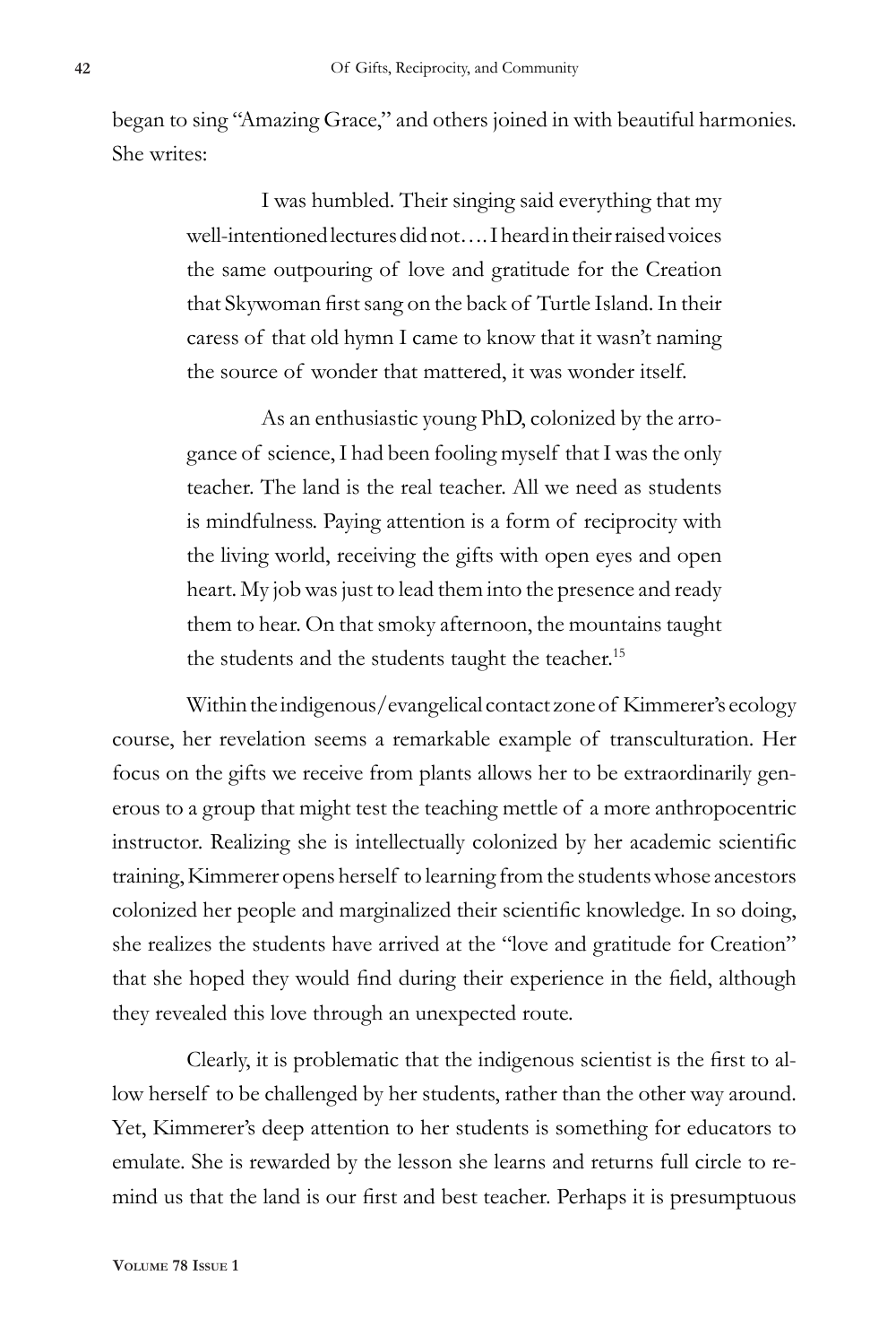of me to interpret this anecdote, but, in my view, Kimmerer's relationship with her students reflects her gratitude for the gifts she receives from the natural world. Just as she gratefully receives the teachings of plants, she also receives the teachings of her students. She keeps the gift in motion.

Passing the gift along, however, is no simple matter. We do not merely move it through a chain of hands, but rather allow our gratitude for the gift to reverberate, multiply, and transform us. This process is, Hyde tells us, a labor. "[T]hink of gratitude as a labor the soul undertakes to effect the transformation after a gift has been received. We work, sometimes for years, until the gift has truly ripened inside of us and can be passed along."<sup>16</sup> Hyde distinguishes labor from work, which is done by the hour. One may be paid for labor as well as for work, but labor "sets its own pace" and is "harder to quantify." I think of the proverbial "labor of love," which may indeed correspond to one's work, but not necessarily so. Hyde continues: "When I speak of a labor, then, I intend to refer to something dictated by the course of life rather than by society, something that is often urgent but which nevertheless has its own interior rhythm, something more bound up with feeling, more interior, than work."<sup>17</sup>

The nature of labor that Hyde illuminates is a deep form of reciprocity, wherein we are moved to honor a gift by laboring toward our own inner transformation so that we may pass the gift on. Kimmerer's written work is a manifestation of this process: she is intensely grateful to Skywoman and to the world of plants for their gifts; in turn, she labors to transform her understanding into the gifts she passes on to her readers and her students. A quietly profound pedagogy of reciprocation and gift-giving is among the riches to be found in *Braiding Sweetgrass*. Over time, her gratitude underwent the labor process described by Hyde, emerging in a new, reciprocal relationship with her students. Simply put, she learns from them and appreciates them in new ways: she lets them challenge and change her, deepens her understanding of who they are, and grows as a teacher.

I was moved by this vignette, and grateful to Kimmerer for conveying her lesson to me. After receiving the gift of Kimmerer's teaching through this story and others, my labor is to do as Hyde directs: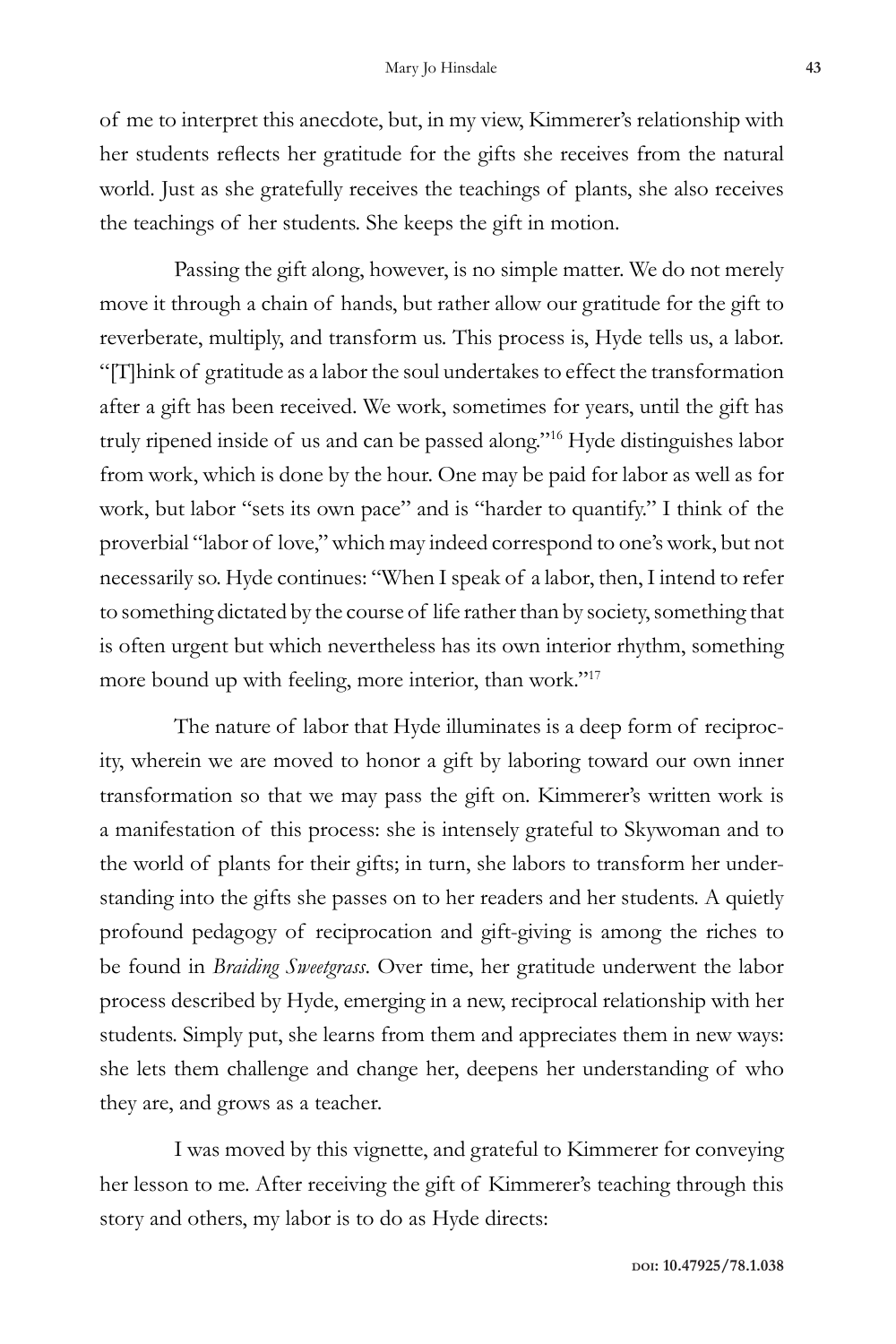Between the time a gift comes to us and the time we pass it along, we suffer gratitude. Moreover, … it is only when the gift has worked in us, only when we have come up to its level, as it were, that we can give it away again. Passing the gift along is the act of gratitude which finishes the labor.<sup>18</sup>

I have also received numerous gifts from students. They entrusted me with their dreams, their research training, their confidence in our opportunity program, and sometimes with anger, sadness, or confusion that challenged me. So many stories and personalities, so many research questions — so many unexpected gifts which continue to fall into my lap years after students graduate. They invited me into their communities and families, sometimes literally, most often metaphorically through their lines of inquiry or the essays they wrote for fellowships and scholarships. Very few of these students will ever know what their gifts have meant to me, or indeed, that I consider them to be gifts. Yet their gifts have allowed me to catch glimpses of a community that might connect us in new ways, a community that would open possibilities for transformation of self, other, and education.

## **COMMUNITY**

 "Community" is a concept that may obscure historical identity and power dynamics, even so, I seek pathways for educators to enter into community with their students in the hopes that we will be better able to face the challenges ahead. Alphonso Lingis writes, "Community is usually conceived as constituted by a number of individuals having something in common — a common language, a common conceptual framework — and building something in common: a nation, a polis, an institution."19 Certainly, this is how my college understands its goal of "building community," and what my students mean when they say they are pursuing an advanced degree or a certain research project "for my community." My college and my students intend to nurture their respective rational communities, which Lingis tells us are those formed by common discourses and practices. There are many different rational communities, but this form of "community" can be used opportunistically by those in power, even as it gives meaning to marginalized students who pursue higher education to

**Volume 78 Issue 1**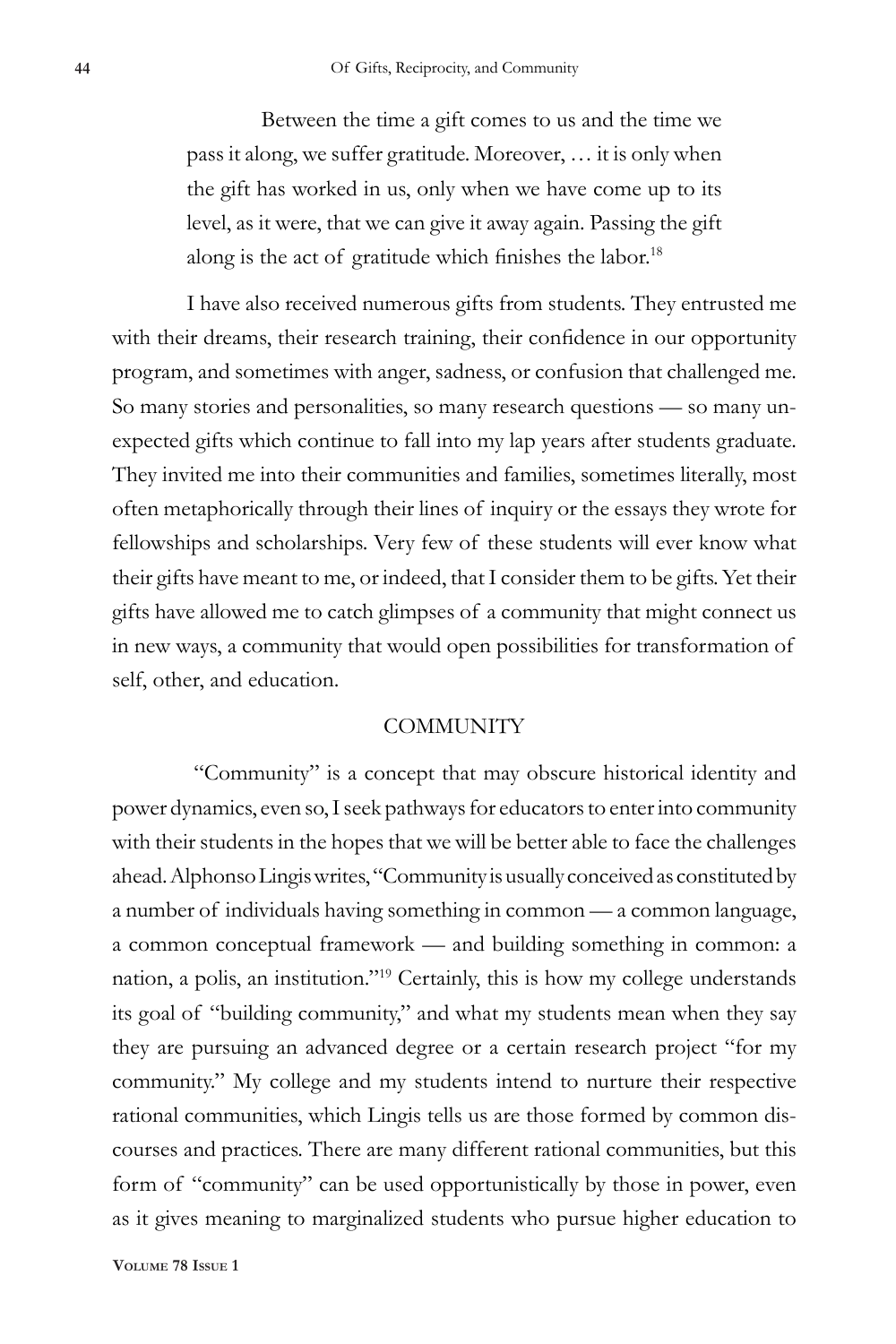improve the lives of others.

Yet Lingis offers a sharply contrasting vision in his concept of "the other community," which "demands that the one who has [her] own communal identity, who produces [her] own nature, expose [herself] to the one with whom [she] has nothing in common, the stranger."<sup>20</sup> Kimmerer is steeped in both her academic discipline and her indigenous ways of knowing — two different rational communities that *Braiding Sweetgrass* weaves together. But in the encounter with her evangelistic Christian students, who are members of yet another rational community, she becomes vulnerable. Even if she might not describe herself as in community with her students, the boundaries between them feel porous: she seems to accept the Levinasian imperative to respond to the face of the Other and comes to recognize what she learns from her settler students as a gift. When Kimmerer hears her students sing, she responds to them and opens herself to "the demands and contestation of the other."<sup>21</sup> In so doing, the other community arises. Put another way, she gives them the opportunity to "come into presence:"<sup>22</sup> by presenting themselves to her, the stranger, they come into being as subjects. Kimmerer tells us "[t]hat Sunday afternoon changed forever my way of teaching." 23 We are left to wonder and hope that the students will, in turn, open themselves to her — to labor over the gifts she gave them in their weekend camping, and be moved to pass them on.

For Lingis, the other community is "the community of those who have nothing in common, of those who have nothingness, death, their mortality, in common."24 We only enter it when we lay ourselves open to the Other, mindful of our shared humanity. Although surely not Lingis' intent, I perceive a resonance between the other community and Dr. King's "beloved community," a term he borrowed from Josiah Royce to "describe a society of justice, peace and harmony which can be achieved through nonviolence."<sup>25</sup> To enter the beloved community would require us to respond to the alterity and the utter humanity of the Other, and to recognize that, as King famously wrote, "We are caught in an inescapable network of mutuality, tied in a single garment of destiny. Whatever affects one directly, affects all indirectly."<sup>26</sup> This could not be more true in our precarious time of climate upheaval and political turmoil. The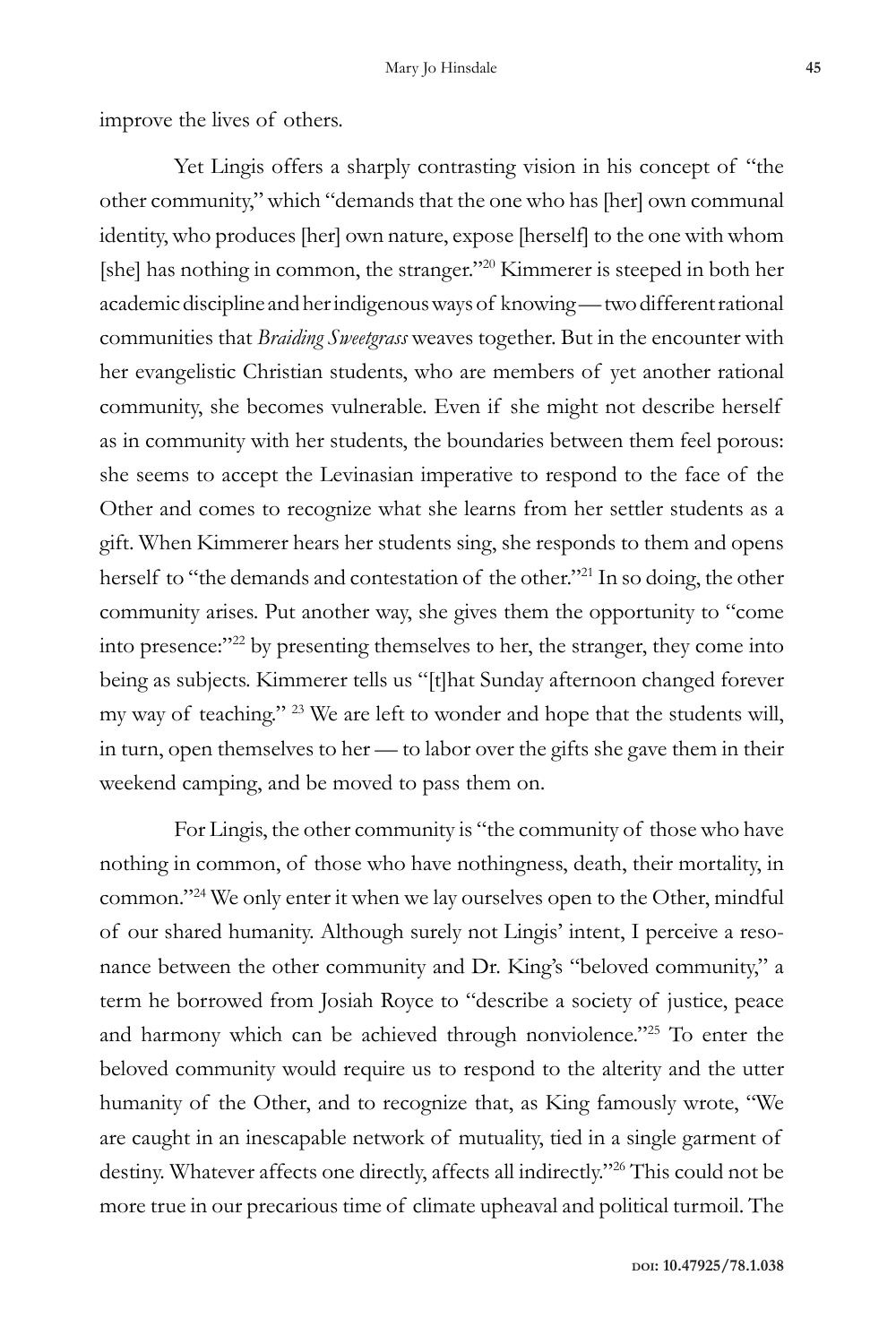beloved community affirms that the fates of our many rational communities are bound together.

In *Horizon*, Lopez reminds us we must learn to "speak meaningfully with one another about our cultural fate and about our shared biological fate… [and that] the necessity to listen attentively to foundational stories other than our own becomes imperative."<sup>27</sup> Perhaps if educators received their students' stories and worldviews as gifts to be labored over, we would find a way into the beloved, other community together.

## KEEPING THE GIFT IN MOTION

The humility with which Kimmerer describes her interactions with students so different from herself set me to thinking about professors I admire. The content they teach may be far afield from Kimmerer's, and perhaps their curricula are less suited than ecology to wonder and gratitude as the basis of their work, yet it seems to me that a similar reciprocal connection with their students drives these educators. Do they, too, regard their students with the profound attention Kimmerer demonstrates? Are they somehow able to enter the other community, to find another thread in that "single garment of destiny?"

"Owen" is a business professor, which seems an unlikely field for an educator who creates openings into the other, beloved community. And yet Owen forges bonds with students very different from himself, perhaps because he takes a thoughtful philosophical approach to his teaching. In an interview, he explained:<sup>28</sup>

> …[W]e do a better job stuffing our students' heads in the subject matter than we do helping them figure out who they are. Why are they here in the world, what are their gifts and how can they find meaning and purpose in their lives? So, I've resolved to get more deliberate about that. I believe [in] the best connections I've had with students … I resolved to be conscious about doing little things.

> I've taken as my mission, a statement given to me by the late philosopher Robert Hartman who said there are only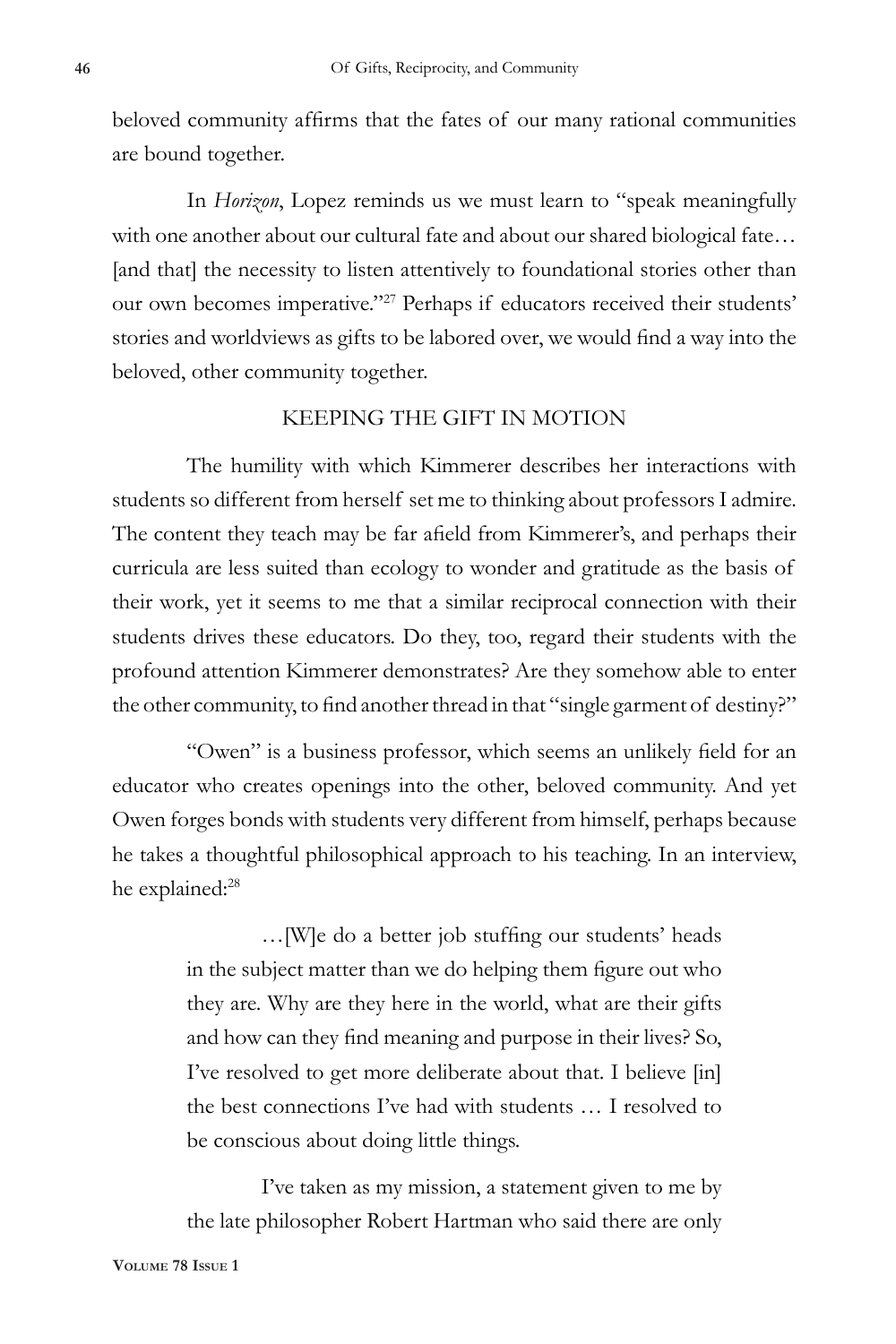four steps to a successful life. He said: know yourself; choose yourself; grow yourself; and give yourself to something greater than you. I believe as a professor if I can help my students to know themselves, choose themselves, grow themselves, and then give themselves to something greater, I've done my job well.

Owen offered several teaching ideas based on Hartman's axiology. Hartman, he explained, escaped Nazi Germany in 1933 and spent the rest of his life asking how a society could "turn so evil so fast."

> [In Hartman's] language…Nazi Germany … [considered] their ideas about other people as more valuable than people themselves. And in the theory of axiology, you accept each person as a unique individual as the highest value—more valuable than things or ideas. And that's a deliberate and difficult switch.

> I find there's a strong pressure in higher ed to … put on a mask and be the sage on the stage, to be a professor, not a person; to see them as students, not people. And the degree that I can be aware enough to be a person dealing with other people, recognizing there's still some boundaries that have to exist because of our relationship, that students appreciate genuineness, they appreciate seeing your warts and all.

Owen also expects to learn from his students. As he explained:

I do a little exercise the first day of class, I call it "gain and give." As they introduce themselves [they answer]—what do you want to gain from this course, what are you prepared to give others from your background experience, introspections, and so forth—to show them that learning is a two-way street. And I have them write it up and I put it in my notebook. I keep a notebook for each course, and I try to reread it every week or two, to see what are students telling me they want out of this course so I can adapt it.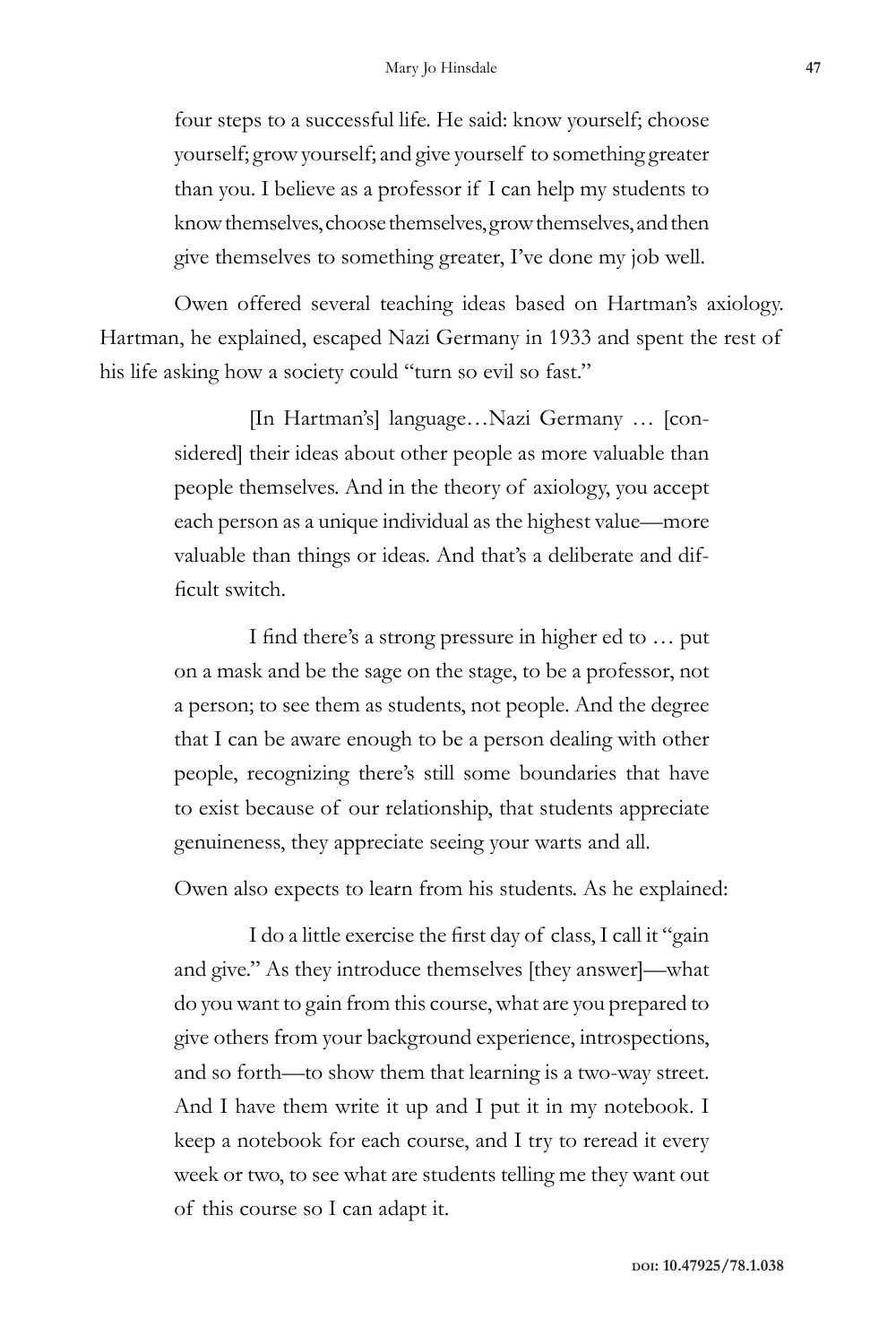I've got a fascinating first year student who's from [East Africa]…. [She] met with me just last week…. She said, 'I want to start a mining company.' It's unusual for college freshmen to want to start mining companies! She said in [her country] mining is a major industry. Most of the mining is owned by international companies who export the profits for their benefit. They're really harsh on the environment and there are unsafe conditions. She said, I would like someday to have a mine that's owned by [our own citizens], so that the richness of it stays in the country, and I would like to have better safety measures and less environmental impact. She's majoring in geology… and I thought how powerful is *that* for an eighteen year-old.

As our interview ended, I felt Owen's respect for this young woman and his desire to help her find the people and resources she needed to accomplish her goals. She wanted to "go back and do something good" in her country, and he wanted to give to her the wherewithal to do so. By attending to the "little things," and continually reevaluating what students want from his course, Owen makes overtures to them so they can respond to him and come into presence. In turn, he uses what he receives from students to serve them better. He echoes Kimmerer's thoughtful approach to students.

Kimmerer and Owen may seem to have little in common: a tribally-oriented, indigenous scientist who sees the natural world both metaphorically and scientifically and a self-described "pretty mainstream," older-white-male business professor guided by a western European philosopher whose Enlightenment sensibility values the individual above all else. Yet they both seem able to foster connections to their students and their subject matter, and they both use the language of gifts given and received. They have — to use Owen's language — given themselves to something greater than themselves, whether that is the healing of the natural world or nurturing students' unique gifts and goals. What allows for the deep attention to the other that they both embody? Are there indications for the rest of us to learn from?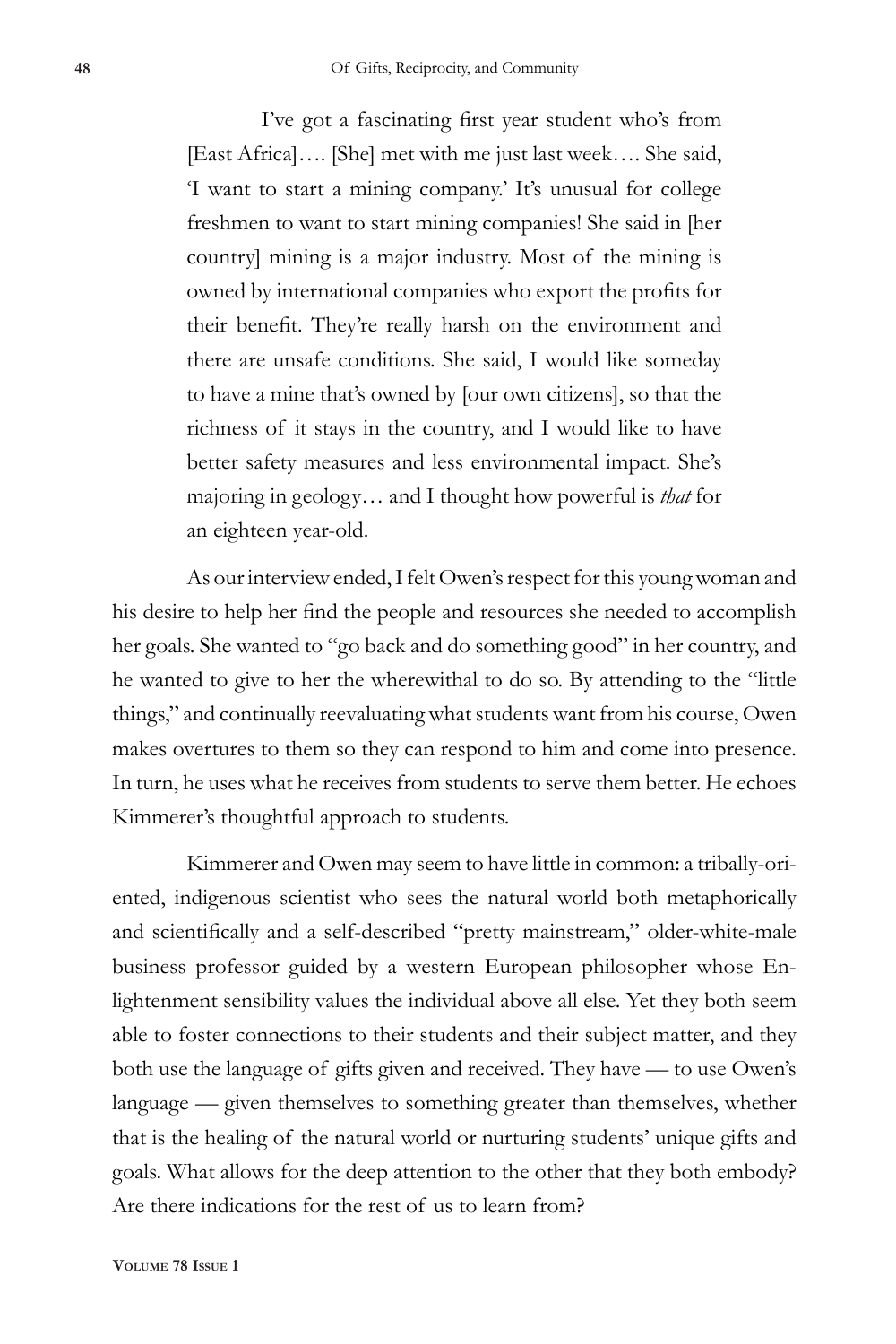Several elements come to mind. First, they bring their full humanity to relationships with students and do not place themselves above them, even though they are responsible to be academic guides. As Owen says, he wants to be "a person dealing with other people." Second, they gladly learn from their students and question themselves vigilantly. They are willing to be challenged and change the course of their teaching in the service of their own as well as their students' growth and learning. They are humble. They understand their students' worldviews and questions as gifts to be accepted, labored over, and kept in motion. Indeed, Owen's teaching philosophy mirrors Kimmerer when she writes that we each have a gift, but it is our responsibility to learn how to use it.<sup>29</sup> Finally, in the moments when they accept the challenge of something new and unexpected from their students, Kimmerer and Owen both hesitate. Kimmerer questions her pedagogical methods; Owen rereads his notebooks weekly. Hesitation allows something new to enter the pedagogical relationship; it is precisely what La Condamine and his fellow explorers were not able to do when confronted with indigenous knowledges.

Hyde defines "'gratitude' as a labor undertaken by the soul to effect the transformation after a gift has been received. Once a gift has stirred within us it is up to us to develop it. There is a reciprocal labor in the maturation of a talent. The gift will continue to discharge its energy so long as we attend to it in return."30 As educators, the task before us now is to gratefully accept the gift of our students' challenges, to undergo the process of labor so that the gift develops and transforms within us, allowing its energy to move into the future of the young people whose lives we may have touched. "The gift must always move."

- 2 Pratt, *Imperial Eyes,* 35.
- 3 Pratt, *Imperial Eyes.*

<sup>1</sup> Mary Louise Pratt, *Imperial Eyes: Travel Writing and Transculturation* (London: Routledge, 2008), 35; her italics.

<sup>4</sup> Enrique Dussel and Gary MacEoin, "1492: The Discovery of an Invasion," *CrossCurrents* 41, no. 4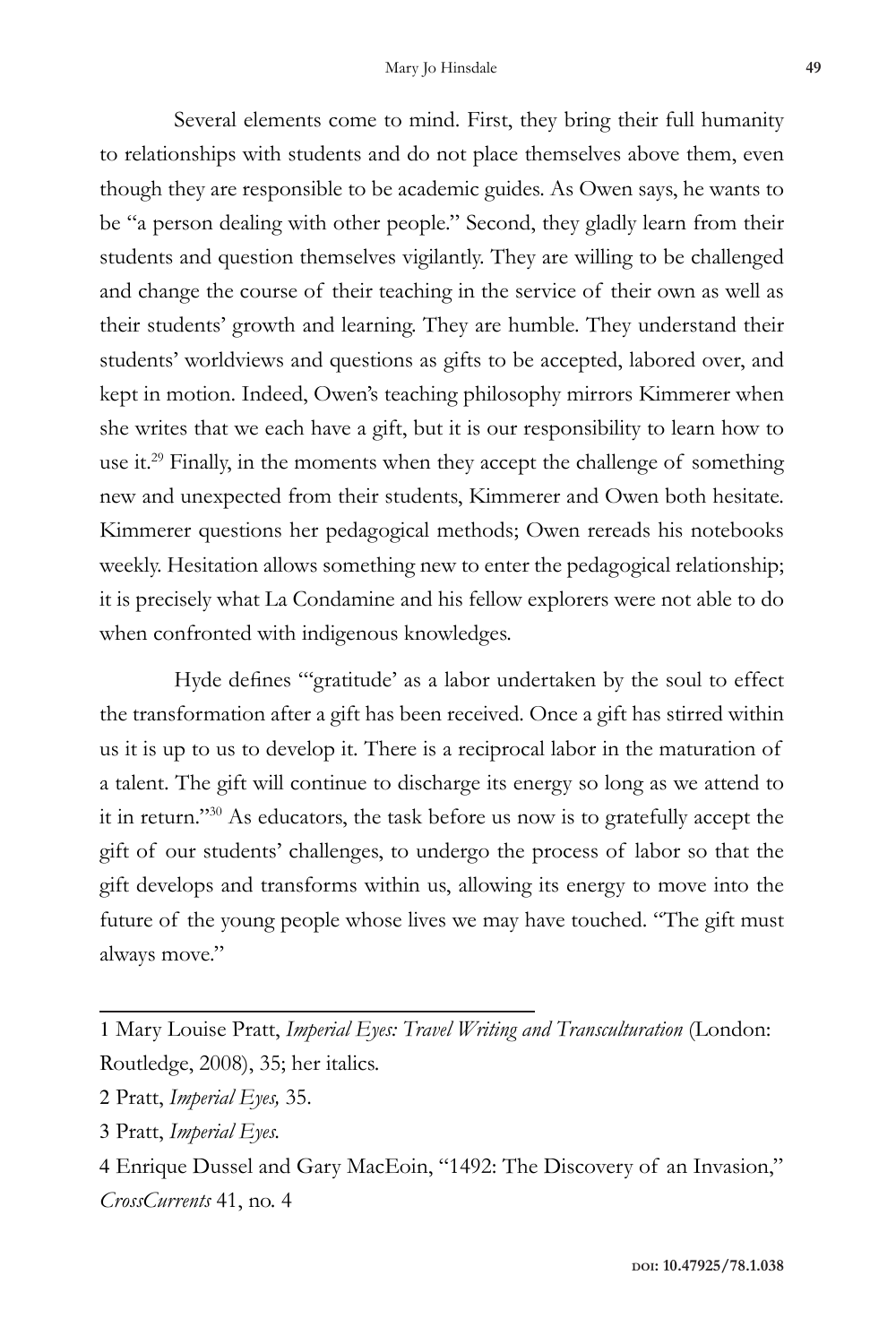- (Winter 1991-92): 437-452; 441.
- Robin Wall Kimmerer, *Braiding Sweetgrass* (Minneapolis, MN: Milkweed Editions, 2013), 346-347.
- Kimmerer, *Braiding Sweetgrass,* 328.

 Barry Lopez, "Love in a Time of Terror," in *Earthly Love,* ed. Orion Magazine (Northampton, MA: Orion, 2020), xx.

Gregory Cajete, "Philosophy of Native Science," in *American Indian Thought,* 

ed. Anne Waters (Malden, MA: Blackwell Publishing, 2004), 45-57.

- Cajete, "Philosophy of Native Science," 51.
- Kimmerer, *Braiding Sweetgrass,* 27.
- Lewis Hyde, *The Gift: Creativity and the Artist in the Modern World* (New
- York: Vintage Books, 2007), 18-19. Kindle.
- Kimmerer, *Braiding Sweetgrass,* 216-217*.*
- Kimmerer, *Braiding Sweetgrass,* 221.
- Kimmerer, *Braiding Sweetgrass,* 221.
- Kimmerer, *Braiding Sweetgrass,* 222.
- Lewis Hyde, "Some Food We Could Not Eat: Gift Exchange and the Imagination," *The Kenyon Review, New Series 1* (Autumn, 1979): 32-60.
- Lewis Hyde, "Transformation & the Labor of Gratitude," *The Kenyon*
- *Review*, *New Series 2* (Autumn, 1980): 104-117.
- Hyde, "Transformation," 109-110.
- Alphonso Lingis, *The Community of Those Who Have Nothing in Common*

(Bloomington, IN: Indiana University Press, 1994), ix.

- Lingis, *Community*, 10.
- Lingis, *Community*, 10.
- Gert Biesta, *Beyond Learning: Democratic Education for a Human Future* (Boul-
- der, CO: Paradigm Publishers, 2006).
- Kimmerer, *Braiding Sweetgrass,* 222.
- Lingis, *Community,* 13.

 "Glossary of Nonviolence," The King Center, accessed 10/29/2021, https://thekingcenter.org/about-tkc/glossary-of-nonviolence/.

 Martin Luther King, Jr., "Letter from a Birmingham Jail," accessed 10/29/2021, https://www.africa.upenn.edu/Articles\_Gen/Letter\_Birming